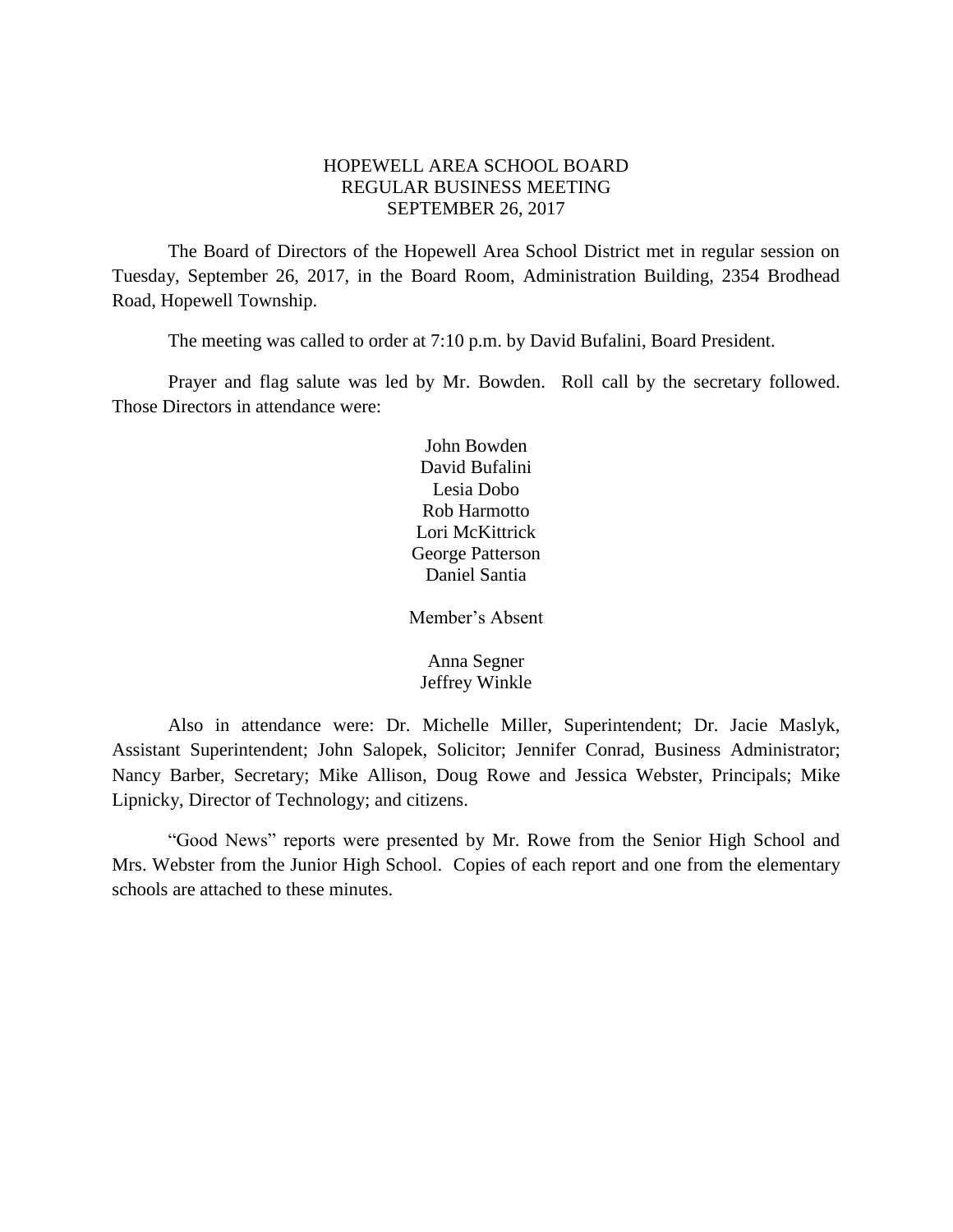Mr. Bufalini asked for approval of minutes.

# APPROVAL OF GROUPED ITEMS

# MOTION #1

By John Bowden, seconded by Dan Santia, to approve items (1) and (2) as presented in accordance with the School Board's agreement for grouping items in a single motion. MOTION carried unanimously by an affirmative vote of all Directors in attendance.

## Approval of Minutes

- 1. Recommendation to approve the August 22, 2017 business meeting minutes as presented.
- 2. Recommendation to approve the September 12, 2017 work meeting minutes as presented.

# APPROVAL OF GROUPED ITEMS

# MOTION #2

By Rob Harmotto, seconded by George Patterson, to approve items (1) through (3) as presented in accordance with School Board's agreement for grouping items in a single motion. MOTION carried unanimously by an affirmative vote of all Directors in attendance.

# Tax Collectors' Report

1. Recommendation to accept report for taxes collected for the month of August 2017, as presented, and make said report a part of these minutes.

# Treasurer's Report

2. Recommendation to accept report of the Treasurer for the month of August 2017, as presented, and make said report a part of these minutes.

## Financial Statements

3. Recommendation to accept Financial Statements for the month of August 2017, as presented, and make said statements a part of these minutes.

## VISITOR'S COMMENTS

No visitors wished to address the Board.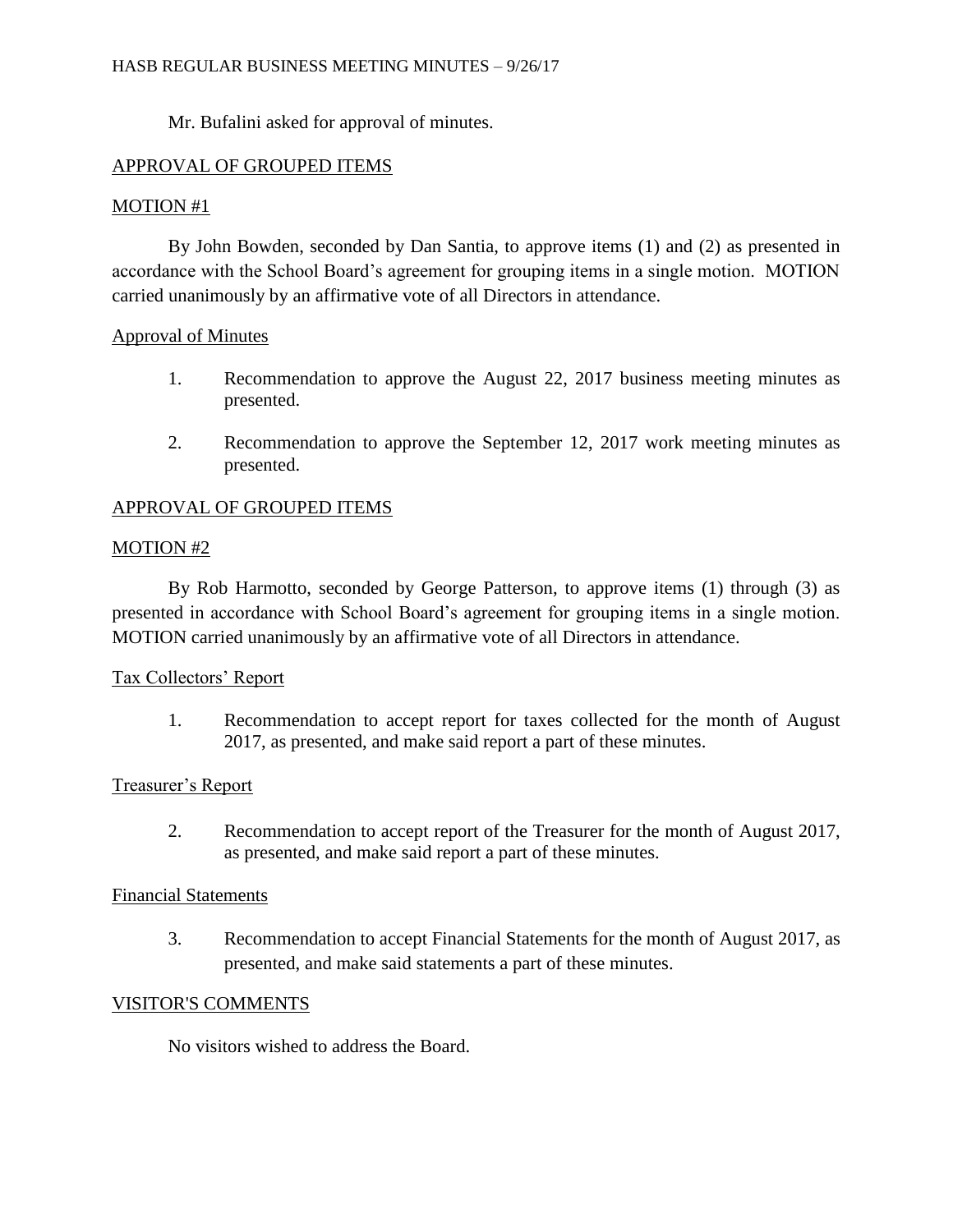At this time Mr. Bufalini asked that Committee discussion and recommendations begin.

## **Education/Curriculum/Instruction by Lesia Dobo**

## MOTION #3

By Lesia Dobo, seconded by Daniel Santia, to approve the purchase of technology as outlined in year 1 of the 5 Year Technology Plan. Approximate cost of \$167,952.00 will be paid from the Capital Reserve Fund. MOTION carried unanimously by an affirmative roll call vote of all Directors in attendance.

## MOTION #4

By Lesia Dobo, seconded by George Patterson, to approve the request of the Senior High School Marching Band to travel to Nashville, Tennessee April 12, 2018 through April 16, 2018. MOTION carried unanimously by an affirmative vote of all Directors in attendance.

## MOTION #5

By Lesia Dobo, seconded by Lori McKittrick, to approve the eighth grade field trip to the United States Holocaust Memorial Museum on Friday, October 27, 2017. MOTION carried unanimously by an affirmative vote of all Directors in attendance.

## MOTION #6

By Lesia Dobo, seconded by Dan Santia, to approve the implementation of a pass/fail grading system for 3rd grade students in social studies and science beginning the 2017-2018 school year. This was a pilot program last year. MOTION carried unanimously by an affirmative vote of all Directors in attendance.

# APPROVAL OF GROUPED ITEMS

## MOTION #7

By Lesia Dobo, seconded by Rob Harmotto, to approve items (1) and (2) as presented in accordance with School Board's agreement for grouping items in a single motion. MOTION carried unanimously by an affirmative vote of all Directors in attendance.

- 1. Free school privileges for Anna McCoy to attend Hopewell High School for the 2017-2018 school year.
- 2. Updated Club and Activity sponsors for Hopewell High School for the 2017-2018 school year.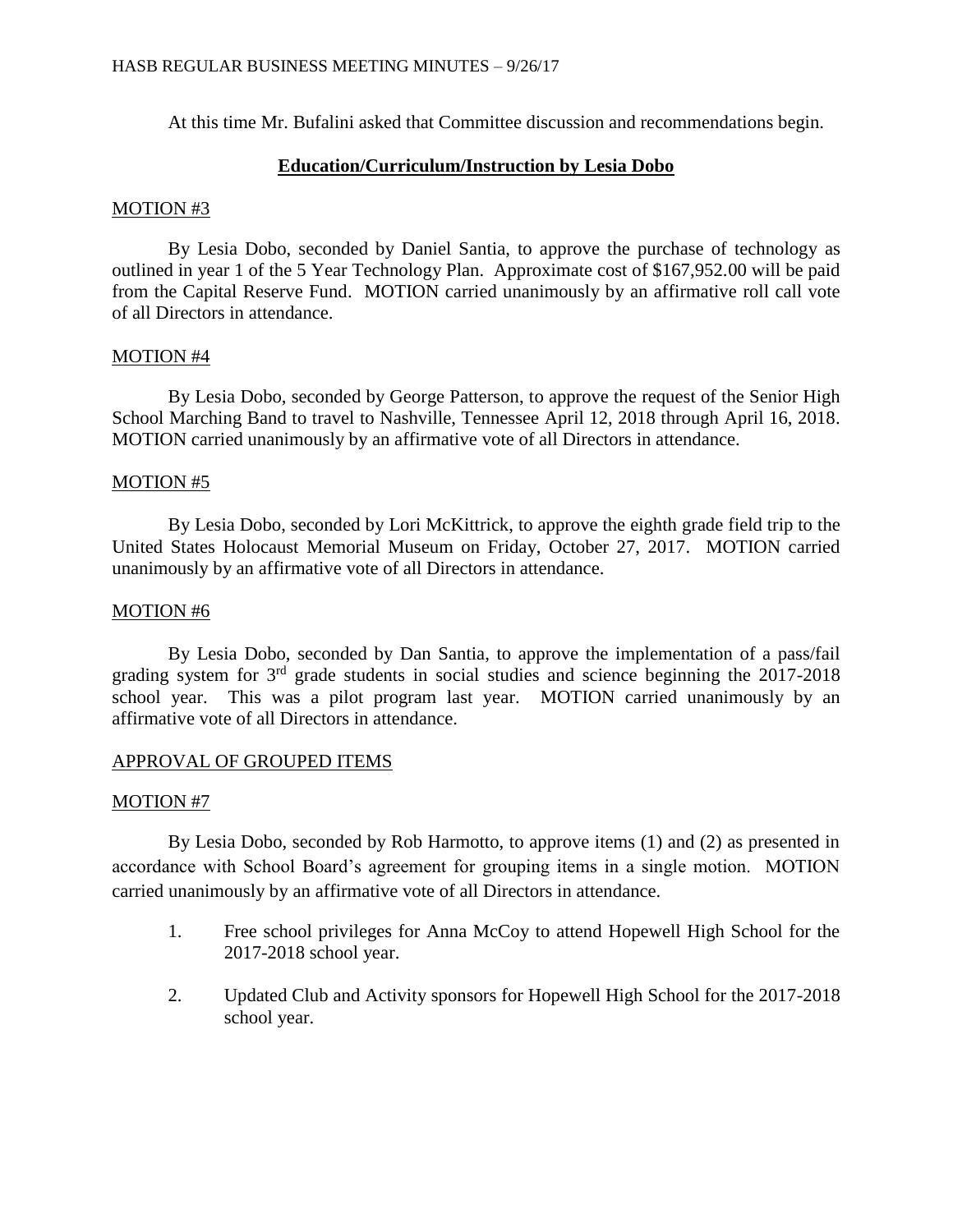# **Athletics by George Patterson, Chair**

### MOTION #8

By George Patterson, seconded by Lesia Dobo, to approve the purchase from Century Sports, Inc. of a Gill Scholastic I Landing System Complete (high jump pit), in the amount of \$7,030.00. Funds to be taken from the Capital Reserve. MOTION carried unanimously by an affirmative vote of all Directors in attendance.

## MOTION #9

By George Patterson, seconded by Dan Santia, to approve the purchase from Institutional Specialties, Inc. of a Daktronics BA-618 scoreboard for the softball field at Hopewell High School in the amount of \$6,900.00. Funds to be taken from the Capital Reserve. MOTION carried unanimously by an affirmative vote of all Directors in attendance.

## **Buildings and Grounds by Daniel Santia, Co-Chair**

#### MOTION #10

By Daniel Santia, seconded by John Bowden, to approve the request of Dave Gigliotti and Hopewell Youth Boys Basketball to use Gym A at the Junior High School from October 2017 through March 2018 for the Hopewell Youth Boys Basketball program. MOTION carried unanimously by an affirmative vote of all Directors in attendance.

## MOTION #11

By Daniel Santia, seconded by Lori McKittrick, to approve the request of Ryan Frueh and Hopewell Youth Girls Basketball to use Gym B at the Junior High School from September 2017 through March 2018 for the Hopewell Youth Girls Basketball program. MOTION carried unanimously by an affirmative vote of all Directors in attendance.

## MOTION #12

By Daniel Santia, seconded by George Patterson, to approve the request of the Greek Orthodox Church to utilize Gym A at the Junior High School Friday evenings from September 29, 2017 through March 19, 2018 from 8:30 p.m. until 10:00 p.m. MOTION carried unanimously by an affirmative vote of all Directors in attendance.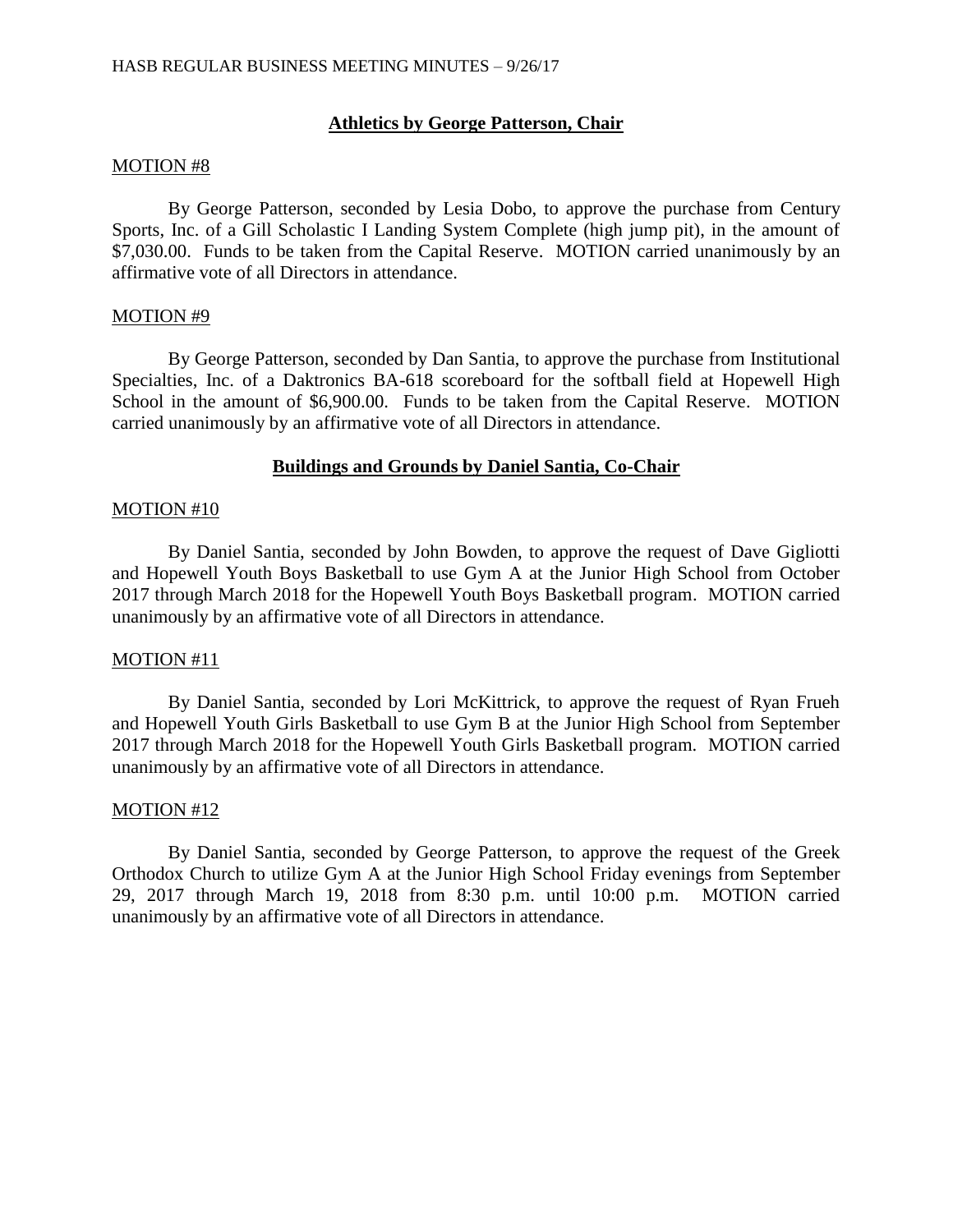# **Finance and Budget by John Bowden**

# APPROVAL OF GROUPED ITEMS

# MOTION #13

By John Bowden, seconded by Lesia Dobo, to approve items (1) through (3) and to ratify items (4) and (5) as presented in accordance with School Board's agreement for grouping items in a single motion. MOTION carried unanimously by an affirmative roll call vote of all Directors in attendance.

- 1. General Fund List of Bills in the amount of \$554,167.46
- 2. Capital Reserve Fund payment in the amount of \$46,987.13
- 3. Cafeteria Fund payments in the amount of \$40,832.88
- 4. General Fund payments in the amount of \$5,315,411.96
- 5. Cafeteria Fund payments in the amount of \$449.00

# MOTION #14

By John Bowden, seconded by Lesia Dobo, to approve the proposal from Reschini Group to assist with employer reporting requirements under the Affordable Care Act in the amount of \$6.25 per required filing. MOTION carried unanimously by an affirmative vote of all Directors in attendance.

## MOTION #15

By John Bowden, seconded by Lori McKittrick, to approve the request of Jared and Amber Rogers to purchase tax parcel #65-004-0307.000 located at 000 Hazelcroft Avenue out of repository. The 2015-2016 and prior years taxes shall be exonerated. MOTION carried unanimously by an affirmative vote of all Directors in attendance.

# **Legislative by Lori McKittrick; Co-Chair**

# MOTION #16

MOTION by Lori McKittrick, seconded by Daniel Santia, to approve the following candidates for PSBA election of officers. MOTION carried unanimously by an affirmative vote of all Directors in attendance.

- a. President-elect: David Hutchinson
- b. Vice President: Gary Michael Smedley
- c. Treasurer: Mike Gossert
- d. Western At Large: Daniel O'Keefe
- e. PSBA Insurance Trust: Marianne Neel, Michael Faccinetto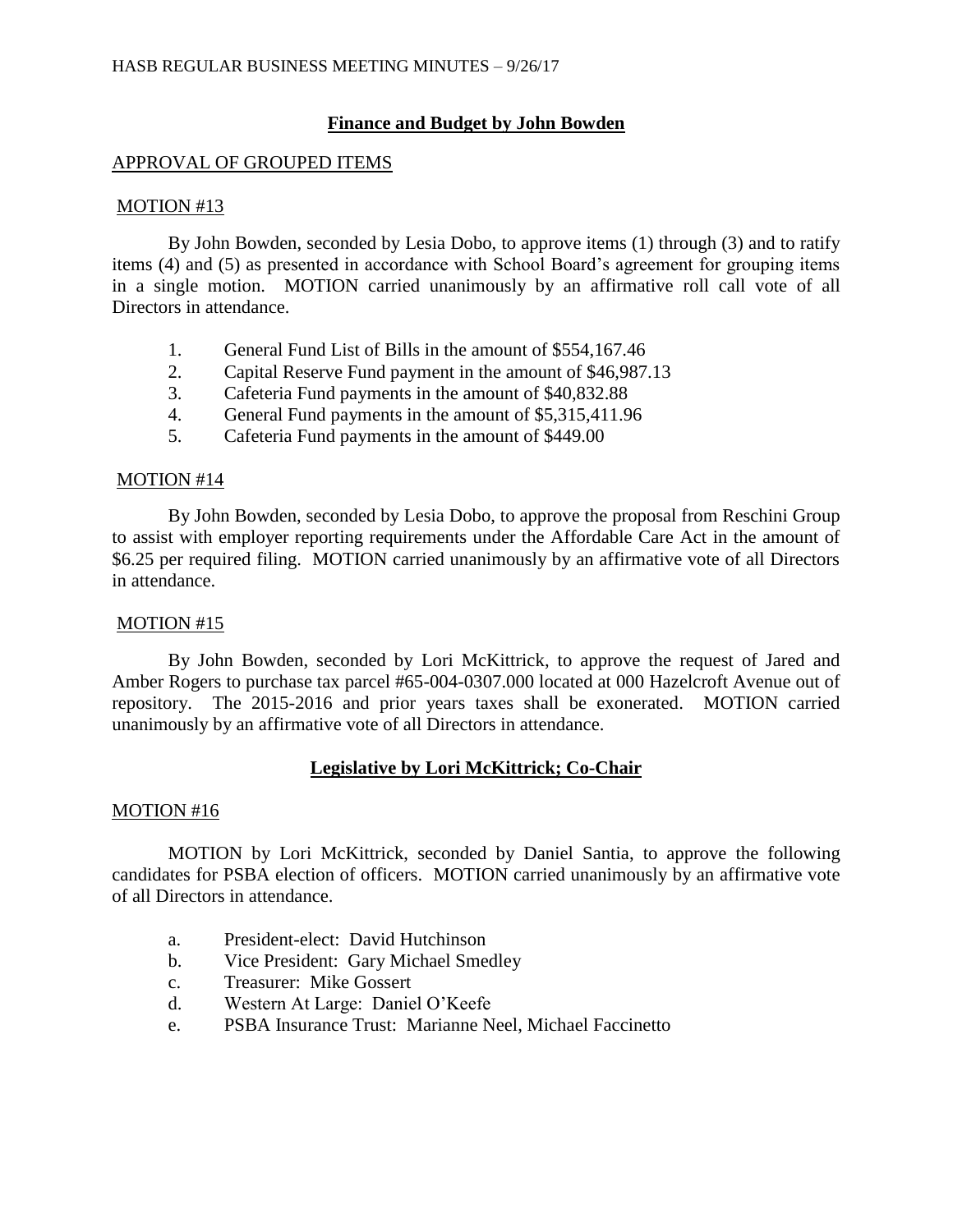# **Personnel by Rob Harmotto, Chair**

## MOTION #17

By Rob Harmotto, seconded by John Bowden, to approve the request of Shirley D'Eramo, bus driver, for a 30 day leave of absence without pay, effective October 3, 2017. MOTION carried unanimously by an affirmative vote of all Directors in attendance.

### MOTION #18

By Rob Harmotto, seconded by Dan Santia, to approve Karissa Parsons-Stubber, volunteer registered nurse, to accompany 8<sup>th</sup> grade students to Washington, D.C. on October 27, 2017. MOTION carried unanimously by an affirmative vote of all Directors in attendance.

## MOTION #19

By Rob Harmotto, seconded by Lori McKittrick, to accept the resignation of Martin Vallecorsa as an assistant boys basketball coach, effective September 27, 2017. MOTION carried unanimously by an affirmative vote of all Directors in attendance.

## **Policy/Planning by David Bufalini, Chair**

Informational:

a. Policy 918 – Title I Parental Involvement, changes "parent involvement" to "parent and family engagement" per ESSA requirement.

## **Transportation by Daniel Santia, Chair**

#### MOTION #20

By Daniel Santia, seconded by Lesia Dobo, to approve the sale of the following vehicles at the 422 Auction. MOTION carried by a unanimous vote of all Directors in attendance.

| Bus $#1$ – Chevrolet - VIN#     | 1GBHG31RXV1063464 |
|---------------------------------|-------------------|
| Bus $#7$ – International - VIN# | 4DRBRABL84B967523 |

## Superintendent's Report

Dr. Miller reported that the Settlement regarding the Pennsylvania Cyber Charter School and their K-4 kindergarten program is almost complete. She should know soon as to what the District should receive in reparations.

Dr. Miller, Mr. Short and the Senior High School principals are actively recruiting students for lifeguards.